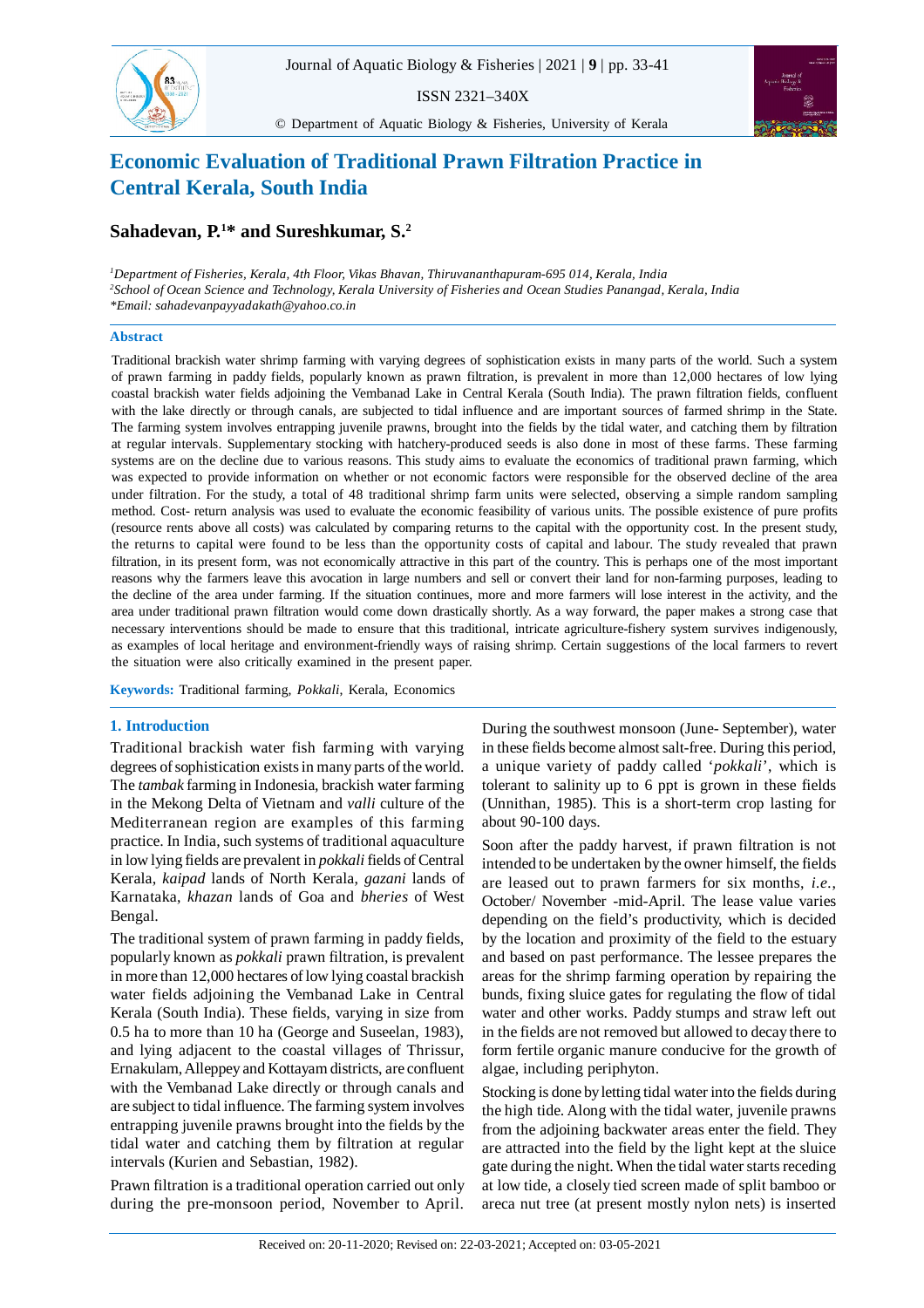across the sluice gate, letting out water and trapping the juvenile prawns. This sort of entrapment is continued at every high tide throughout the operation. Of late, obviously, on account of the scarcity of juvenile prawn in the incoming water, farmers undertake supplementary stocking with hatchery-produced seeds of black tiger prawn (*Penaeus monodon*) in the field at a low density of 1-2 seed m-2. Supplementary stocking of hatcheryproduced seeds is done generally during the initial phase of the culture period (November/ December) but, in some cases, quite later (January/ February).

Harvesting, known as filtration, begins from mid-December. This is done during the low tide by operating a conical net fixed at the sluice gate. Sluice net operation (filtration) is done at dawn and dusk for five to eight days around every new moon and full moon period (locally known as *thakkom*) during which the maximum tidal amplitude is experienced. The final harvesting, locally known as *kalakki pidutham* or *kettu kalakkal,* is done at the end of the season by operating sluice net, cast net and also by handpicking.

The economic performance of any farming practice is greatly influenced by the geographic location of the farm, market demand for the produce, input cost, prevailing economic situation, supply of substitutes to prawns etc., which vary greatly from time to time and from place to place. Hence studies on economics are to be revalidated frequently. Further, in recent times owing principally to increased urbanization and other anthropogenic activities, the extent of the traditional shrimp cultivation has declined drastically. More and more farmers are selling or converting their land for non-farming purposes and are leaving this avocation every year.

In addition, the adoption of any aquaculture technology rests mainly on its economic viability (Prasad, 2006). Economic analysis is essential to evaluate the viability of investment in the field, to determine the efficiency of resource allocation, to improve the existing management practices, to adopt new culture technology, to assess market potential and to intensify areas in which research success would have high potential payoff (Shang, 1990). Under these circumstances, the present study was undertaken with a view to analyze the economics of the traditional shrimp culture practices of Kerala and to understand whether economic factors are responsible for the observed lack of interest of farmers to continue the avocation.

The term shrimps and prawns are used synonymously in the present paper due to the absence of systematic basis to mark a distinction as opined by Wickins (1976) and Holthuis (1980).

#### **2. Materials and Methods**

The present study was conducted as a part of a larger study on the status, problems and economics of shrimp farming in the State of Kerala. The source of data for the present study was the socio-economic survey carried out among the traditional shrimp farmers in the districts of Thrissur, Ernakulam, Alleppey and Kottayam. For the purpose, a list of all traditional shrimp farmers in the districts were collected from the respective office of the Fish Farmers' Development Agencies and from the office of the Marine Products Export Development Authority. A consolidated list was prepared avoiding duplications. This list formed the basis for the present study. A sample was selected from the list by employing simple random sampling technique and data on topics of interest in the present study were collected from the selected units using an appropriate questionnaire designed for the purpose and which was pre-tested. The questionnaire was in vernacular language *i.*e., Malayalam. For the study a total of 48 shrimp farms, with a total water spread area of 294.66 ha were selected. Data were collected for two consecutive crops during the period from November 2016 to May 2018 and average per hectare per crop was taken.

Complete data were collected on various aspects of interest in the present study by frequent visits and from the farm records. Prior to the beginning of the collection of data on costs and returns, interviews were conducted with each farmer to determine their investment costs. The present study focused on average costs and earnings for the farm units to determine the returns to capital. Multiple visits were made to confirm data, especially during the days of harvests.

Cost- return analysis, which is perhaps the most common method used to evaluate the economic feasibility of aquaculture units was adopted in the present study. It answers questions such as cost of starting the venture, cost of operating the farm, major types of cost incurred, profitability of investment in the aquaculture venture, average cost of return to capital, etc. (Shang, 1992).

Profitability is examined from two points of view. First, return to owner is calculated by subtracting fixed and operating costs from the owners' earnings and the residual treated as a return to owners' own labour, capital, risk and management (Ovenden, 1961).

Second, the possible existence of pure profits (resource rents above all costs) is calculated by comparing returns to labour and capital with their respective opportunity costs (Panayotou, 1981) This comparison reveals whether pure profits exist in the operation and whether there is room to expand farming to redistribute the benefits. For example, if the sum of returns to capital exceeds the opportunity costs of capital, it would be to society's benefit to increase the amount of capital and labour used in farming. If the reverse is found to be the case, the amount of capital and labour in farming should be reduced, and the excess diverted to alternative activities where they can earn more. In the present study, the opportunity cost was calculated as 7.5% per annum for the farming period (rate of interest for fixed deposits in commercial banks at the study time). Depreciation was calculated by the straight-line method considering the salvage value as zero. Depreciation on items like bird fencing materials, meshes, frames, sluice planks and harvesting nets was calculated at the rate of 50%, as these items would stand only for two crops.

The rate of return was calculated by representing the residual return to owner's capital and management as a percentage of invested capital. The rate of return based on average investment cost to the present farming units is calculated as: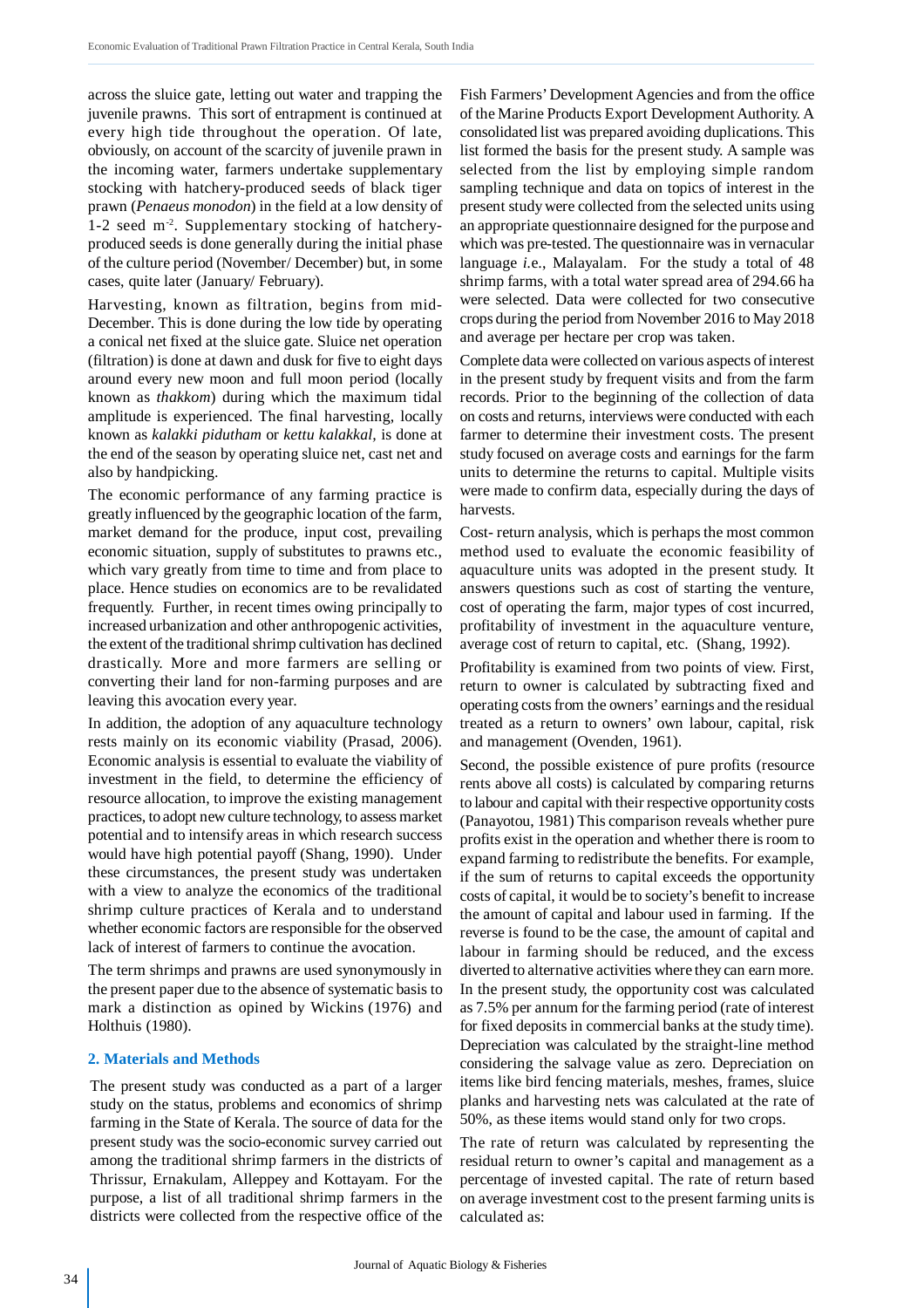Rate of return  $\left(\% \right) = \frac{\ }{\ }$  X 100 *Residual return Investment*

(The farming period is considered as six months and hence multiplied by two to get the annual rate of return).

During the days of the visit, farmers' views on the ways and means of improving production and productivity and making the filtration activity sustainable were also collected.

# **3. Results**

Information on initial investment required for prawn filtration (per hectare) is provided in Table 1, and those on annual costs and earnings are provided in Table 2. Returns to capital, opportunity cost and pure profit of seasonal prawn filtration farms are presented in Fig. 1. The relative contribution of economically important finfishes, prawns and crabs in the harvest from the traditional farms is presented in Fig.2. The percentage contribution of different species of prawns to total prawn harvest by weight is presented in Fig. 3, and that by value realized is presented in Fig. 4. Month- wise catch data of traditional prawn fields (kg) is presented in Fig. 5.

#### **4. Discussion**

Entry into traditional shrimp farming operation requires moderately high initial investment. On an average, onehectare traditional farm units require Rs. 2,73,500 as initial investment. Certain fixed costs inevitably become sunk cost, which cannot be retrieved without undue loss. In the case of traditional shrimp farms, fixed costs consist of lease rent (68.66%), depreciation of the farm assets (30.60%) and the license fee (0.74%). Average annual depreciation per hectare of shrimp filtration units was Rs. 20,500. This amount must be reserved for eventual replacement of assets after they wear out. Earnings must be high enough to cover the fixed costs in addition to the operating costs, if farming is to continue in the long run.

**Table 1.** The initial investment required for traditional prawn farming (per hectare)<sup>1</sup>

|     | Sl. No. Items                                            | Amount $(Rs)^2$ |
|-----|----------------------------------------------------------|-----------------|
| 1.  | Lease rent                                               | 46,000          |
| 2.  | License fee                                              | 500             |
| 3.  | Repair of bunds, sluice gates, temporary farm house etc. | 20,100          |
| 4.  | Lime and fertilizers                                     | 4,800           |
| 5.  | Cost of supplementary stocking of seed                   | 11,000          |
|     | (including transportation and stocking expenses)         |                 |
| 6.  | Supplementary feeds                                      | 30,000          |
| 7.  | Wages                                                    | 1,00,000        |
| 8.  | Bird fencing                                             | 20,300          |
| 9.  | Meshes, frames, sluice planks, harvesting nets etc.      | 20,700          |
| 10. | Harvesting expenses                                      | 9,900           |
| 11. | Miscellaneous                                            | 10,200          |
|     | Total                                                    | 2,73,500        |

<sup>1</sup>crop duration is 6 months

<sup>2</sup>Average rounded off to the nearest hundred Rupees

| Table 2. Annual costs and earnings of traditional prawn farming (per hectare) |  |  |  |  |
|-------------------------------------------------------------------------------|--|--|--|--|
|                                                                               |  |  |  |  |

| <b>Items</b>                                | Amount (Rs)                                                                         |          |  |
|---------------------------------------------|-------------------------------------------------------------------------------------|----------|--|
|                                             | A. Fixed cost                                                                       |          |  |
| 1.                                          | Lease rent                                                                          | 46,000   |  |
| 2.                                          | Depreciation                                                                        | 20,500   |  |
| $\mathcal{F}_{\mathcal{F}}$                 | License fee                                                                         | 500      |  |
| Total fixed cost                            | 67,000                                                                              |          |  |
|                                             | <b>B.</b> Variable cost                                                             |          |  |
| 1.                                          | Repair of bunds, sluice gates, temporary farm house etc.                            | 20,100   |  |
| 2.                                          | Lime and fertilizers                                                                | 4,800    |  |
| 3.                                          | Cost of supplementary stocking of seed                                              | 11,000   |  |
|                                             | (including transportation and seed stocking expenses)                               |          |  |
| 4.                                          | Supplementary feeds                                                                 | 30,000   |  |
| 5.                                          | Wages                                                                               | 1,00,000 |  |
| 6.                                          | Harvesting expenses                                                                 | 9,900    |  |
| $7_{\cdot}$                                 | Miscellaneous                                                                       | 10,200   |  |
| Total variable cost                         | 1,86,000                                                                            |          |  |
| C. Total cost of production                 | 2,53,000                                                                            |          |  |
|                                             | D. Revenue                                                                          |          |  |
| 1.                                          | Sale of 881.4 kg of shrimp at an average price of Rs. 244 kg <sup>-1</sup> 2,15,062 |          |  |
| 2.                                          | Sale of 216 kg of fin fishes at an average price of Rs. 179 kg <sup>-1</sup> 45,367 |          |  |
|                                             | and 19.6 kg of crabs at an average price of Rs. 342 kg <sup>-1</sup>                |          |  |
| Total revenue                               | 2,60,429                                                                            |          |  |
| E. Net revenue per crop $(D-B)$             | 74,429                                                                              |          |  |
| F. Residual return to owner's capital (D-C) | 7,429                                                                               |          |  |
| G. Rate of return $(\% )$                   | 5.43                                                                                |          |  |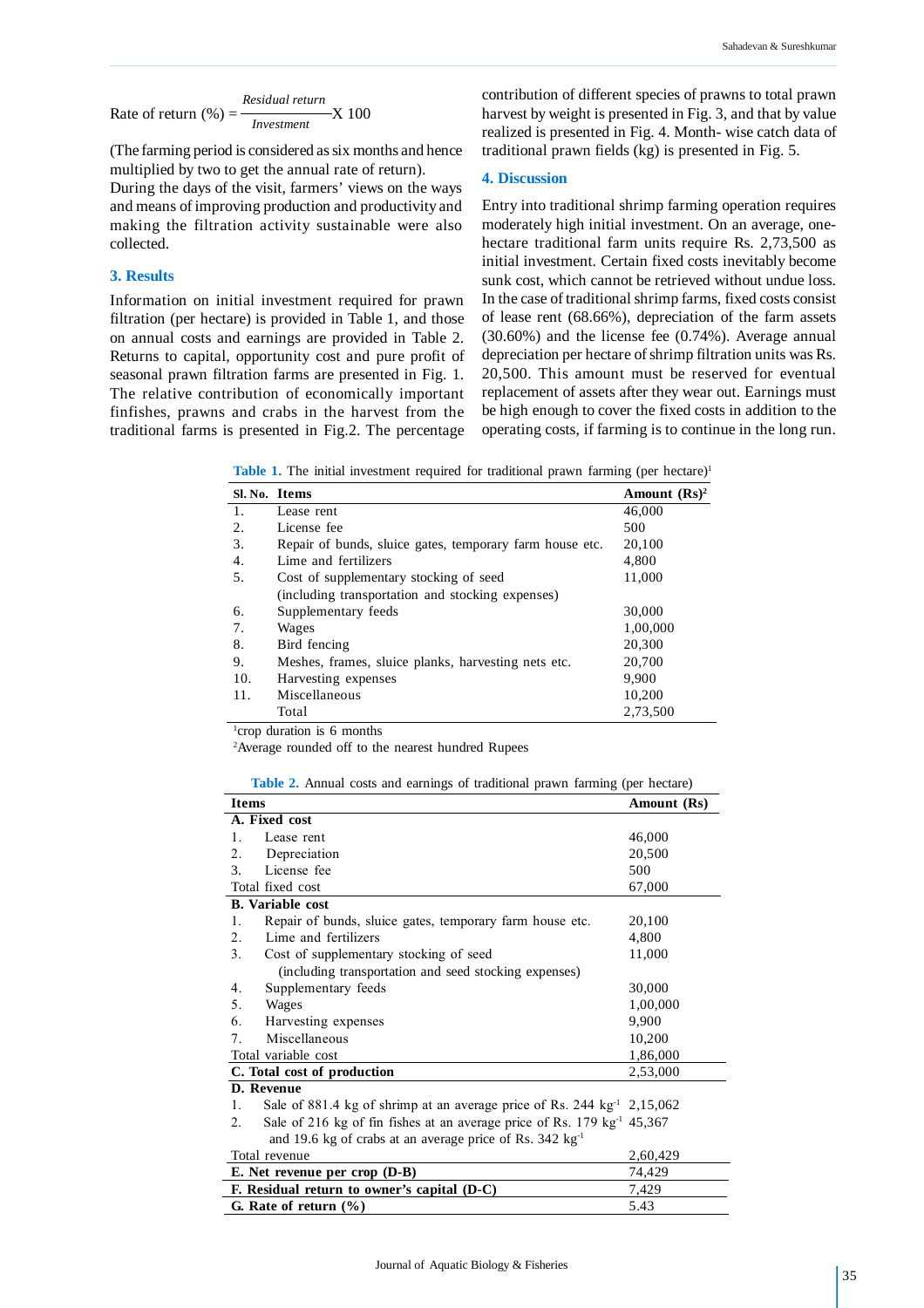





**Fig. 2.** Relative contribution of prawns, fin fishes and crabs in the harvest of traditional farms



**Fig. 3.** Percentage contribution of different species of prawns in total prawn harvest of traditional farms (weight)



**Fig. 4.** Percentage contribution of different species of prawns in total prawn harvest of traditional farms (value realization)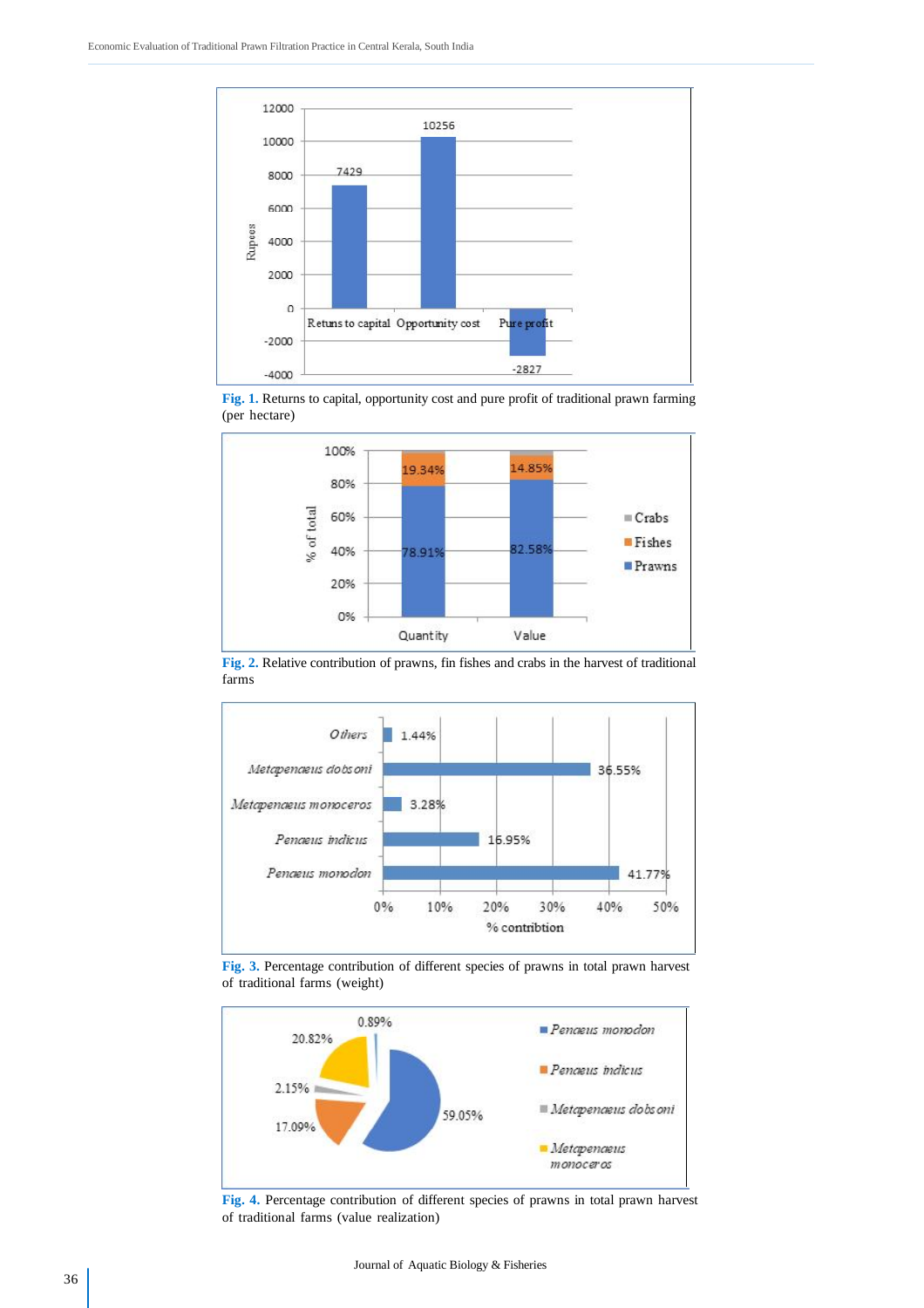

**Fig. 5.** Month-wise catch data of traditional prawn farms (kg)

Operating costs such as repair and maintenance, cost of lime, fertilizers, seed, feed, harvesting expenses, wages and other cash costs vary with the level of production and hence are considered variable costs. It may be of interest to note that the largest component of variable cost was wages to labourers (53.76%) followed in order by supplementary feed (16.13%), repair and maintenance (10.81%), cost of seed (5.91%), harvesting expenses (5.32%) and cost of lime and fertilizers (2.58%). Miscellaneous expenses accounted for 5.48%.

The average net income from the farming operation was of Rs. 74,429. From this net income, it is necessary to deduct fixed cost to determine the annual residual return to owner's capital. This averaged Rs. 7,429 ha<sup>-1</sup>. When the opportunity cost of capital (Rs. 10,256 for the crop period of six months) was deducted from the residual return to capital, seasonal prawn filtration units were found to incur an average pure loss of Rs. 2827. Though not actually incurred, opportunity costs are fundamental costs in economics and are used in computing cost- benefit analysis of a project. Such costs, however, are not recorded in the account books but are recognized in decision making by computing the cash outlays and their resulting profit or loss. It, in fact, gives an idea about the gain or loss on an investment over a period of six months. Investment in an economic activity may be justified only if it can generate sufficient income to offset its opportunity cost.

A fairly large number of studies have been carried out on the economics of traditional prawn farming in Kerala at various points of time. These include Gopalan *et al*. (1978), George (1980), Sathiadhas *et al*. (1989), Nasser and Noble (1992), Jayagopal and Sathiadhas (1993), Raju (1997), Pillai (1999), Krishnan *et al.,* 2001 and Prasad (2006). A direct comparison of the profits reported by various authors with the present observation is not possible because of difference in the conditions of farming and difference in time frame of the study. Traditional farming has many variables which cannot be predicted in advance or controlled. It may also be mentioned here that the above referred papers deal with case studies based on a few farms. But the present investigation on the other hand is a sample survey based on a large number of farms for estimating the average costs and revenue and the economics of operations.

The lack of time series data on economic aspects of traditional prawn farming is a major handicap to any serious analysis. Only with time series data can trends be determined. The present study on economic viability provides only a picture of the traditional farming at a particular point in time, but a particularly valuable one because it allows conclusions to be drawn regarding the likely generation of benefits from the traditional farming activity. However, one should clearly understand that the findings on economic viability in the present study are the averages of the 48 farm units studied. Indeed, not all farming units were running at a loss. A few might be profitable because of their geographic proximity to the estuarine mouth where the availability of prawn seed is generally greater and the water quality is better. Some farming units may also have been profitable because of the Government financing/ subsidy provided at present. But they may find it more difficult to remain so when private or commercial bank sources or own capital are the only means to finance the activity. However, with the available data in general, one can very well conclude that pure profit does not exist in traditional prawn farming. Although there are no hard data to substantiate, it appears that this traditional farming activity, if no interventions are made to improve the situation, will disappear in future due to economic compulsions.

However traditional shrimp farming is an example of organic farming of shrimp, as minimal quantity of external inputs like feed, lime, fertilizers, disinfectants and other chemicals are used. Factory produced feeds are generally used in these systems only during the nursery rearing of seeds which is restricted to a few days. During the grow out phase, either no feed is used or fresh feeds (mostly clam meat) are used. Lime is applied only to correct the pH. In prawn filtration fields, use of fertilizers are also very limited. Similarly, in these systems, no disinfectants are used. Since it is a low input system, the chances of pollution are very minimum. Further, unlike in scientific farming, the practice of eradication of weed and predatory fishes are not done here. Thus, from fish conservation point of view also, traditional prawn filtration assumes great importance. In the context, there is an imperative need for governmental interventions to ensure that this traditional, intricate agriculture-fishery system survives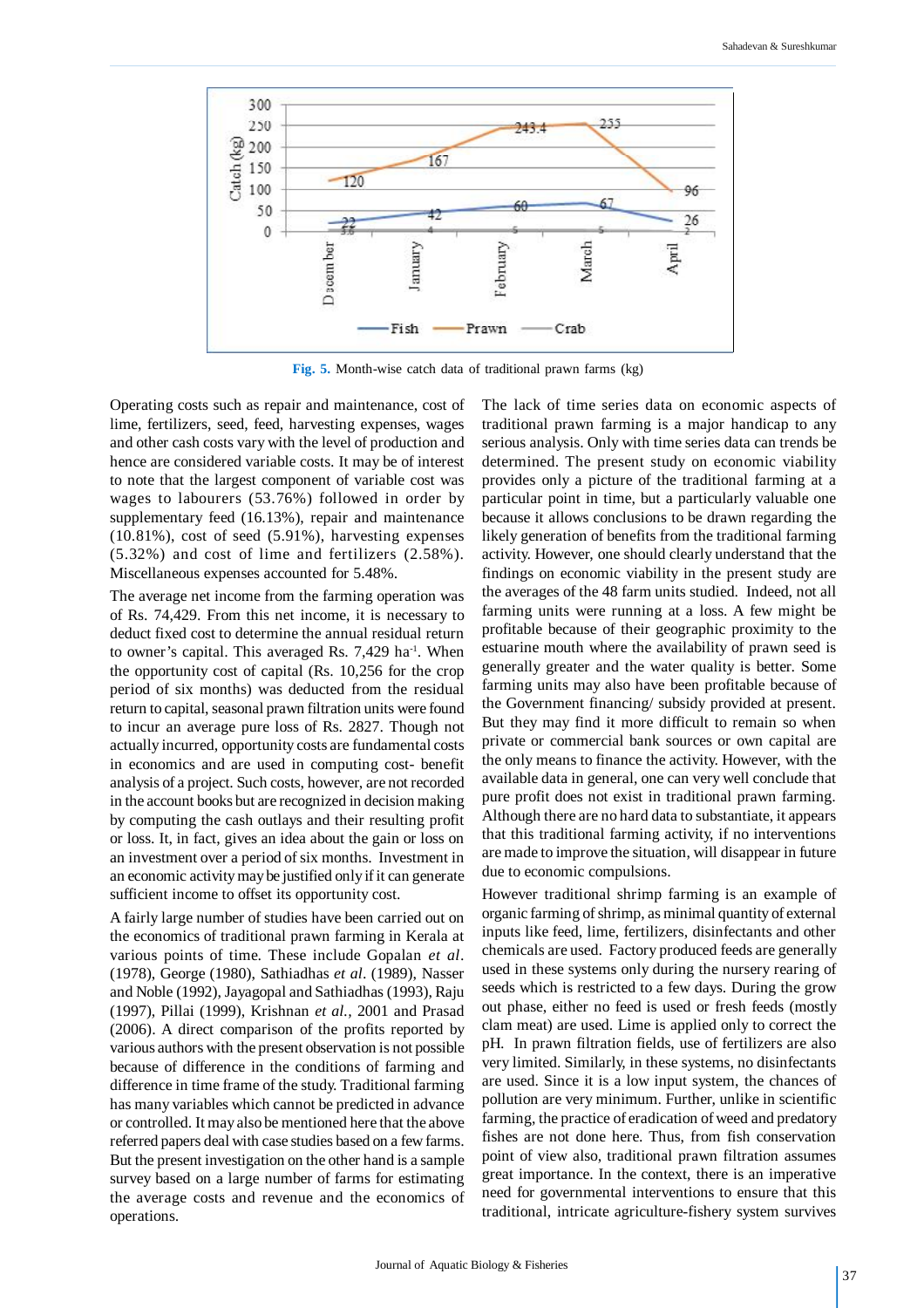indigenously, as examples of local heritage and environment friendly practice of shrimp culture.

The average production of shrimp in traditional prawn farms was  $881.4 \text{ kg}$  ha<sup>-1</sup> which was dominated by *P*. *monodon* (41.77%) followed in order by *M. dobsoni* (36.55%), *P. indicus* (16.95%), *M. monoceros* (3.28%) and others (1.44%)*.* Similarly, in terms of revenue realization *P. monodon* (59.05%) was the most important species followed in order by *M. dobsoni* (20.82%) *P. indicus* (17.09%)*,* and *M. monoceros* (2.15%). The observed differences between percentages of quantity and value realization were because of the difference in market price of the four species. In addition, 216 kg ha<sup>-1</sup> of fin fishes and 19.6 kg ha<sup>-1</sup> of crabs contributed to the total revenue realized.

The observed percentage contributions of different species were different from the figures reported by George (1980) and Unnithan (1985), obviously on account of selective stocking with hatchery-produced seeds of *P. monodon* practiced in the present case which led to an increase in its percentage of occurrence. The reports by the abovementioned authors were based on studies in the fields where no selective stocking was practiced.

Many earlier workers reported different levels of production of shrimp in traditional shrimp fields at different points in time. Menon (1954) reported a yield of  $1079$  kg ha<sup>-1</sup> from the traditional prawn filtration ponds and Gopinath (1956) reported 1184 kg ha-1. George *et al*. (1968) indicated a production of 514 kg ha-1. Gopalan *et al.* (1978) recorded higher yields from improved operations in traditional fields by restocking under-sized juveniles of *P. monodon* and *P. indicus* caught from the nets back into the fields. Sathiadhas *et al.* (1989) indicated an average yield of  $620 \text{ kg}$  ha<sup>-1</sup> in Vypeen island of Kochi. A regressive trend in the yields of shrimps from traditionally operated fields has been observed from 1950s to late 1970s by Joseph and Sathiadhas (2006). The authors found the increase in the intensity of exploitation of natural stock and environmental degradation as the probable reasons for the observation. According to Sathiadhas *et al*. (1989) and Nasser and Noble (1992) although more and more farmers resorted to selective stocking from late 1980s, the effect was not seen in total fish production. The authors stated frequent harvesting followed in the traditional fields as the reason for the low shrimp production in spite of selective stocking. A direct comparison of the yields obtained by various researchers with the yield obtained in the present study cannot be made because of difference in the farming conditions and time of the study. George (1974, 1978) and Unnithan (1985) reported many short comings in traditional farming like indiscriminate stocking, presence of predators and undesirable species, lack of control over the environmental factors, inadequate growing period, predominance of low valued species like *M. dobsoni* in the catch etc. as the reasons for the low production of traditional prawn farming units.

On superficial analysis, it seems that the supplementary stocking of hatchery- produced seeds of prawns in the traditional filtration fields, which are not scientifically prepared and where there are chances of occurrence of predatory and weed fishes, may not yield any benefits. In unprepared ponds, the predatory fishes are expected to take a heavy toll of the stocked seeds. However, in practice supplementary stocking was found to have beneficial effects in prawn production as is evident from the high percentage of occurrence of *P. monodon* in the harvest. It reveals that a sizeable number of stocked seeds survive in the system 'unharmed' by the predators. It may be because of the fact that most of the farmers now a days invariably stock nursery reared, advanced seeds and provide shelters in the form of coconut fronds, twigs of cashew trees etc., which would help the seeds to escape from the predators. Supplementary stocking with seeds of fast-growing species of prawn like *P. indicus, P. monodon* etc. were suggested by many earlier workers, too (Rao 1978; Muthu, 1978 and Unnithan, 1985) as a means to enhance prawn production and higher value realization.

The observation on the month -wise harvest showed that the production increased steadily from the month of December up to the month of March and declined thereafter. Generally, in the month of April the owners make an all-out effort to capture the entire prawn and fish stock left in the field. Even with this, there has been an overall decline in production. One reason could be decline in tidal amplitude and resultant lowering of water inflow during the summer months which would result in lower rate of stocking the field. Further, it also causes lowering of depth of water column which would lead to increase in temperature of water in the field during summer season making the habitat less favourable for the growth of prawns. A similar observation was also made by Sathiadhas *et al.* (1989).

Information collected during the period of actual observation of prawn farming operation brought out some of the views of the farmers regarding the ways and means for increasing production and for making the filtration activity sustainable. There was an opinion among some farmers to convert the shrimp filtration fields into farms undertaking semi-intensive farming of *L. vannamei*. However, such a proposal may not be viable. For the semiintensive farming of *L. vannamei* the fields will have to be deepened to provide an effective depth of 1.50m. However, most of these fields are located in acid sulphate areas (Sahadevan, 2012). Deepening of acid sulphate areas may lead to further lowering of pH values on exposure to air which would make the fields unfavorable for prawn growth. High density farming of *L. vannamei* also requires artificial aeration for which availability of electricity is a pre-requisite. However, many of the prawn filtration farms are located in areas which do not have electrical connectivity (Sahadevan and Suresh Kumar, 2020).

Another opinion put forth by the farmers was to stop paddy cultivation and to undertake prawn farming in these fields throughout the year, instead of the current practice of undertaking rice production for six months and prawn production for the next six months. But perhaps this also may not be viable. Traditional shrimp farming is in fact an integrated farming system in which paddy farming alternates with shrimp cultivation, benefitting each other.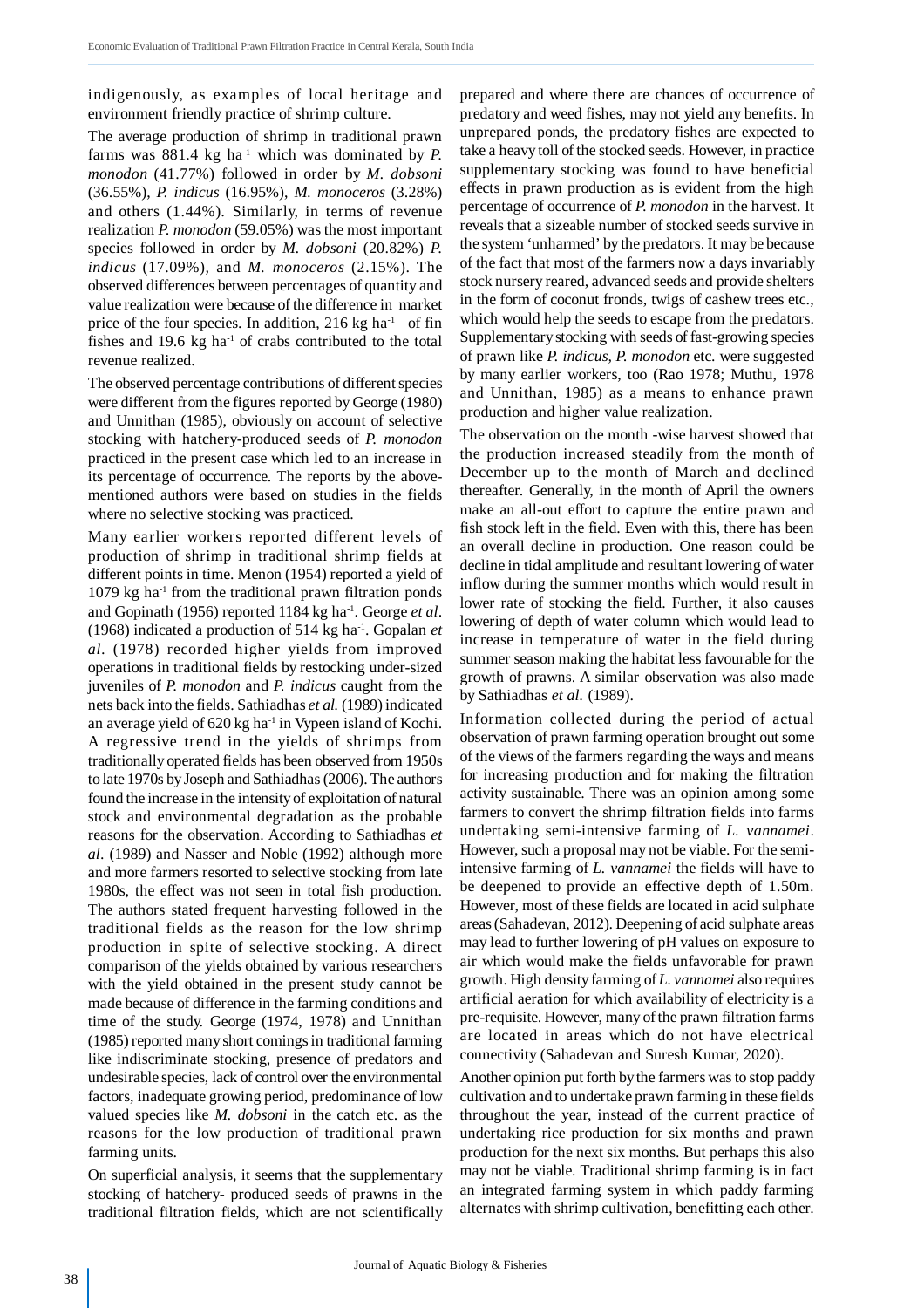There is a favourable residual effect of paddy cultivation on the subsequent prawn production in that the decayed straw and other left-outs of paddy act as nutrient source for the plankton production. These also act as substratum for the growth of periphyton which serves as feed for the shrimps. On the other hand, the excreta of the prawns act as good bio fertilizer for the paddy. Thus, cessation of paddy cultivation will lead to a decline in nutrient release which will result in a reduction in food supply to the system, leading eventually to a decrease in prawn production. In addition, there is the land utilization policy of the Government restricting the conversion of paddy fields for raising other crops. Considering these aspects, it would appear that prawn culture round the year under the existing frame work may not be a practical proposal.

Another view expressed by a number of farmers was on the desirability of extending the present date of termination of shrimp farming from mid-April to the end of May. The month -wise shrimp production in the present study showed that the production declined sharply after March. The yield-trend indicates that prolonging the period beyond mid-April may not result in higher economic returns in prawn filtration fields. Similar observation was also made by Sathiadhas *et al.* (1989). Further, there is an age-old custom in this part of the country where prawn fields become a common property resource after  $15<sup>th</sup>$  of April every year conferring the local fishermen the right to fish in the fields. In the light of these, the proposal was not viable.

Supplementary stocking with seeds of fast-growing species of prawns like *P. indicus, P. monodon* etc. were suggested by many workers (Rao 1978; Muthu, 1978 and Unnithan, 1985) for enhancing prawn production and higher value realization. The rationale behind supplementary stocking of tiny hatchery- produced seeds of shrimps in a system in which there is no control over the entry of predatory and weed fishes may be questionable. In the field there is always the presence of predatory and weed fishes which will eat away a large number of supplementarily stocked seeds. However, the observation in the present study proved otherwise. By stocking nursery reared advanced seeds and by doing some modifications, higher production could be achieved. Some modifications would also be required in the present harvesting technique when high yielding species are stocked. Frequent harvesting as is practiced now may have to be discontinued, to allow the added seeds to remain in the field for a longer time to facilitate satisfactory growth. It is suggested to evolve a complete technology to increase production which will fit into the broad frame work existing today.

To improve final survival rate of stocked seeds, most of the farmers stock nursery reared juveniles instead of post larvae directly in the grow-out ponds. Stages of post larvae usually supplied in the hatchery range from 5 to 25 days old (PL 5 to PL 25). The objective of nursery rearing is to produce fairly larger prawns which can escape from predatory and weed fishes. The aim is also to produce healthy, strong and uniform juveniles with significant potential for compensatory growth after their transfer for final grow-out. This juvenile production phase occurs when the post larval shrimp bodyweight reaches

approximately 2 mg and can continue until the individual shrimp weighs 300 mg or more. Proper growth and development during this stage, conditions the animals to manage the challenges faced in the grow-out environments. Separate nursery infrastructures are increasingly being adopted by farmers due to the value they provide both biologically and economically. The advantages of nursery rearing also include control and bio security, efficiency operation and improved health and disease management. Many authors observed advantages of nursery rearing of seeds before grow-out socking in scientific farming of shrimp (Apud and Sheik, 1978; Cholik, 1978; Apud, 1979; 1988; Fernandez,1979; Gabasa, 1982; Hirono, 1983; De la Pena and Prospero, 1984; Unnithan, 1985; SEAFDEC AQD, 1989; Villalon, 1991; Sturmer *et al.*, 1992; Yta *et al.*,2004; Browdy *et al*., 2016, 2017). Incorporation of a nursery phase into the production cycle is a significant management strategy and has been implemented by many progressive shrimp farmers. Nursery systems with water conditions similar to the hatchery eliminate predators, provide greater water quality control, and increase feeding efficiency during critical initial life stages (Pretto, 1983). This allows for larger and hardier shrimp at stocking into the grow-out pond. Use of nursery ponds also reduces culture time in the grow-out ponds and increases production.

Generous support from the Government is also required for enhancing profitability which is indispensable for the very survival of this traditional agri- aquaculture system and for ensuring its sustainability. It is essential that Government takes strong measures to prevent unscientific fishing in the backwaters. Today, there are numerous gill nets, cast nets, Chinese nets and stake nets operating in the backwaters which prevent the free entry of prawn seedlings into the fields. Appropriate actions are required to put a limit to gear numbers and strict enforcement of the same. There is also a need to clear weed chocking of many of the waterbodies which bring in seeds to the prawn filtration fields. Of late, the reclamation of the backwaters for various purposes is also on the increase which needs to be regulated so as to allow free flow of water from the estuary to the fields.

Another area where Government needs to act is the enforcement of laws to prevent pollution resulting from the discharge of effluents from the industrial units. It is essential that production and associated environmental factors are regularly monitored for proper understanding of yield fluctuations which may facilitate the formulation of remedial measures if need be, at the right time. A good information base would also help in planning suitable programmes for the sustainable management of the traditional shrimp farming practice. Yet another option is to adopt a strategy for branding and marketing of the produce as "organic shrimp" which can help realize higher price and improve the overall profitability. An important aspect which results in uncertainties in profitability is the recurrence of viral diseases which results in mass mortality of prawns (Sahadevan, 2013). Provision of insurance coverage to traditional shrimp farming can go a long way in circumventing the situation. The outer bunds which are common to many small farms may be strengthened or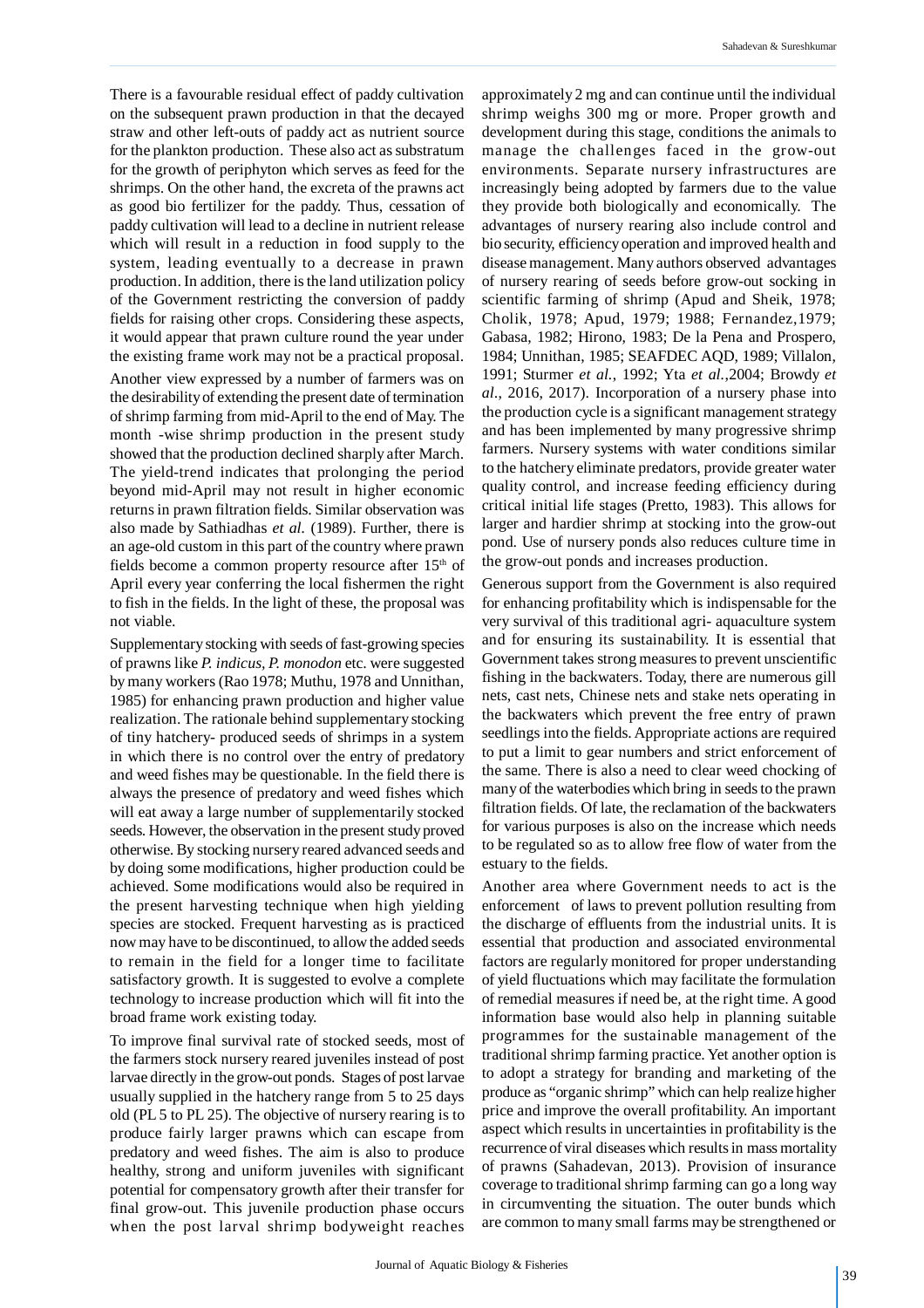constructed by the Government agencies which would reduce the risk involved in cultivation and check the expenses on maintenance of bunds.

The results of the present study revealed in unambiguous terms, that traditional prawn farming as practiced today, is economically unattractive. With a unit investment of Rs. 2.73 lakh per hectare, prawn farming generates a net profit of Rs.7,429, within a crop period of 6 months. If opportunity cost is also considered the pure profit is negative. In the context of very low profit levels, coupled with the high risk associated with the frequent occurrence of viral diseases, pollution of water bodies and the nonavailability of good quality seeds, this traditional activity will become unattractive and the area under cultivation is expected to decline in the years to come. In fact, at least in some cases, the commitment and the inclination of the farmers to continue the age-old tradition compels them to practice this avocation, even when the profitability is poor. However, they cannot continue for long, if the situation does not improve. The fields which are nearer to the estuarine mouth may prove to be profitable and may attract the farmers for some more time. But the overall prospects are unappealing. In the context there is an imperative need for Governmental interventions.

#### **Acknowledgements**

The authors are thankful to the Principal, MES Ponnani College and the Professor & Head, Post- Graduate Department and Research Centre in Aquaculture and Fisheries Microbiology, MES Ponnani College for providing the facilities for the conduct of the study and for the encouragement. The first author is also thankful to the Director of Fisheries, Department of Fisheries, Government of Kerala for giving permission to him for undertaking the study and for the encouragement.

# **5. References**

- Apud, F.D. 1979. Effects of water movement and aeration systems on the survival and growth of hatchery-bred sugpo (*Penaeus monodon* Fabricius) in earthen nursery ponds. M.S. thesis, University of the Philippines in the Visayas. 83 pp.
- Apud, F.D. 1988. Prawn grow-out practices in the Philippines. In: Biology and Culture of *Penaeus monodon*. BRAIS State-of-the-Art Ser. No. 2, Brackishwater Aquaculture Information System and SEAFDEC Aquaculture Department, Iloilo: 89-118.
- Apud, F.D. and Sheik M.A. 1978. Design and construction of a prawn nursery pond system. In: SEAFDEC Aquaculture Department. Pond Culture and Management: Selected Readings. Tigbauan, Iloilo; 97-105.
- Browdy, C., Van Wyk, P., Stock, C., Zeigler, T.R. and Lee, R. 2016. Shrimp nursery technology: system design and management for cost-effective results. Part 2. Water quality, biofloc technology, feeds and feed management. Aqua Culture Asia Pacific Magazine 12(3): 25–28.
- Browdy, C., Van Wyk, P., Stock, C., Zeigler, T.R., Lee, R. 2017. Building a better shrimp nursery, Part 1. Benefits and design considerations for these important production tools. Global Aquaculture Alliance. [online] URL: https://www.2lua.vn/article/ building-a-better-shrimpnursery-part-1-59001fc8e49519363b8b456e.html?hl=en
- Cholik, F. 1978. Study on the effects of different densities of artificial shelters on the survival and growth of sugpo fry (*Penaeus monodon* Fabricius) in nursery pond. M.S. thesis, University of the Philippines; 75 pp.
- De la Pena, D. Jr. and Prospero, O. 1984. Floating nursery cage for higher sugpo survival. Asian Aquacult. 6(3):8, 6-7.
- Fernandez, P.M. 1979. Effect of stocking densities on the growth and survival of wild and hatchery-produced sugpo (*Penaeus monodon* Fabricius) fry in nursery ponds with artificial shelters. M.S. thesis, University of the Philippines. 65 pp.
- Gabasa, P.G Jr. 1982. Recent developments in design and management of small-scale hatchery for *Penaeus monodon* in the Philippines. Working Party on Small-Scale Shrimp/Prawn Hatcheries in Southeast Asia; 1981 November 16-21; Semarang, Indonesia. Vol. II. Technical report. Manila: South China Sea Fisheries Development and Coordinating Programme; 77-86. (SCS/GEN/82/40).
- George, K.V. 1974. Some aspects of prawn culture in the seasonal and perennial fields of Vypeen island. Indian J. Fish., 21(1):1- 19.
- George, K.V. 1978. Prawn farming. Summer Institute in Breeding and Rearing of Marine Prawns. CMFRI Special Publication, 3:116-121.
- George, K.V. 1980. Economics of traditional prawn culture practices in Kerala with a note on the advantages of intensive prawn culture. In: Proceedings of the First National Symposium on Shrimp Farming, 16-18 August 1978, Bombay. The Marine Products Export Development Authority. Cochin. pp. 131-137.
- George, M.J. and Suseelan, C. 1983. Culture fishery of prawns- Existing practices and future prospects. Proc. Summer. Inst. Hatch. Prod. of Prawn Seeds and Culture of Marine Prawn. 18th April- 17th May 1983, CMFRI, Cochin.
- George, M.J., Mohamed, K.H. and Pillai, N.N. 1968. Observations on the paddy field prawn filtration of Kerala. India. FAO Fish. Reports, 57(2): 427-442.
- Gopalan, U.K., Purushan, K.S. and Rao, T.S.S. 1978. Case studies on the economics of an improved method of paddy field shrimp culture in Vypeen Island. Kerala. In: Proceedings of the First National Symposium on Shrimp Farming, 16-18 August, 1978, Bombay, 175-186.
- Gopinath, K. 1956. Prawn culture in the rice fields of Travancore-Cochin, India. In: Proceedings of Indo-PacifIc Fisheries Council. 6th Session, 18. 419- 424.
- Hirano, Y. 1983. Preliminary report on shrimp culture activities in Ecuador. Journal of World Mariculture Society. 14: 451-457. Holthuis, LB. 1980. Shrimps and prawns of the world; an annotated catalogue of species of interest to fisheries. Food and Agriculture

Organization of the United Nations, Rome, 271 pp. (FAO Species Catalogue; Vol.1).

- Jayagopal, P. and Sathiadhas, R. 1993. Productivity and Profitability of prawn Farming Practices An Economic Analysis. Mariculture Research under the Postgraduate Programme in Mariculture, CMFRI Spl. Publ., 55: 16 – 25.
- Joseph, J. and Sathiadas, R. 2006. Economics of Selected coastal aquaculture practices in Kerala, India. In: Sustain Fish. Kurup, B.M. and Raveendran, K. (eds.). School of Industrial Fisheries. Cochin University of Science and Technology. Cochin- 682 016. India.